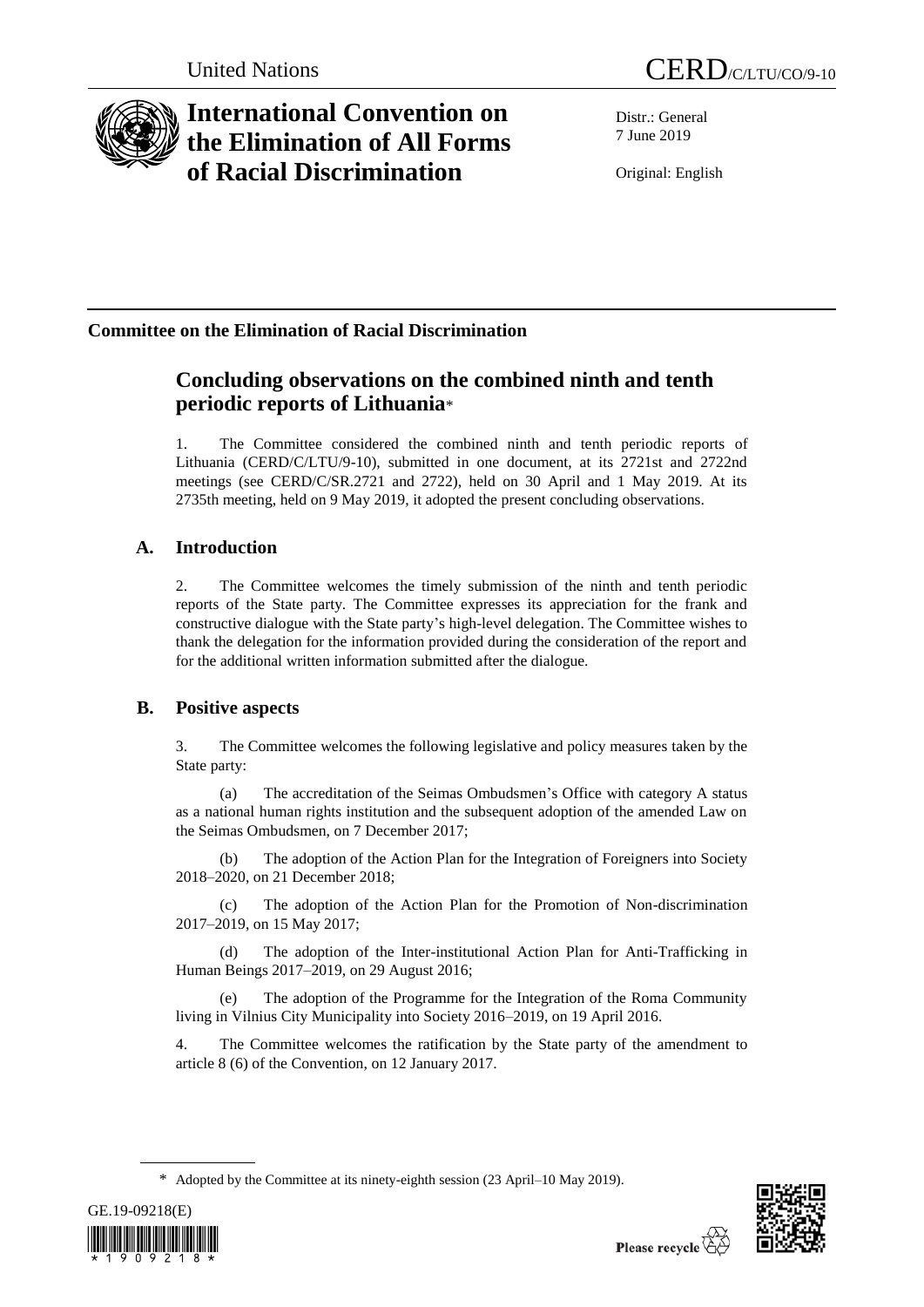#### **C. Concerns and recommendations**

#### **Statistics**

5. The Committee is concerned about the lack of statistics on the enjoyment of economic and social rights by persons belonging to different ethnic groups and of different national origins (art. 2).

6. **The Committee recommends that the State party collect statistics on the social and economic situation of persons belonging to different ethnic and national minorities, disaggregated by sex, age and other relevant indicators, in order to acquire the necessary empirical data to design policies and measures aimed at enhancing the equal enjoyment of rights under the Convention.**

#### **National human rights institutions**

7. The Committee notes that, in 2017, the Seimas Ombudsmen's Office acquired new areas of competence by virtue of the amended Law on the Seimas Ombudsmen, and the mandate of the Office of the Equal Opportunities Ombudsperson was extended to include prevention and educational activities. However, the Committee is concerned about the limited resources allocated to these two institutions, which may hinder their capacity to adequately perform their mandate and additional competences in an independent manner (art. 2).

8. **The Committee recommends that the State party allocate sufficient funding:**

(a) **To the Seimas Ombudsmen's Office so that it can effectively and independently fulfil its mandate, including in the new areas of competence defined in the amended Law on the Seimas Ombudsmen, in full compliance with the principles relating to the status of national institutions for the promotion and protection of human rights (the Paris Principles);**

(b) **To the Office of the Equal Opportunities Ombudsperson so that it can take up its preventive and education competences.** 

#### **Definition of racial discrimination**

9. The Committee is concerned that the State party has not yet included "colour" and "descent" among the prohibited grounds of discrimination in the Law on Equal Treatment and in the Criminal Code (art. 1).

10. **The Committee recommends that the State party amend the Law on Equal Treatment and the Criminal Code to introduce colour and descent as prohibited grounds of discrimination, in order to bring them in line with article 1 (1) of the Convention.** 

#### **Hate speech and incitement to hatred**

11. The Committee is concerned about the strong prejudices and negative sentiments prevailing in the State party towards members of vulnerable and minority groups, in particular migrants, Muslims and Roma. It is also concerned that hate speech and incitement to hatred targeting these groups, as well as anti-Semitic speech, have been used in the media, including online media, and in the political sphere (arts. 2, 4 and 7).

12. **Recalling its general recommendation No. 35 (2013) on combating racist hate speech, the Committee recommends that the State party intensify its public campaigns to combat hate speech, incitement to hatred and hate crimes, to address prejudice and negative sentiments towards national minorities and migrants and to promote tolerance and understanding towards these groups, in cooperation with civil society and representatives of the most affected communities. The Committee also recommends that the State strengthen the training of journalists on how to avoid the use of hate speech and stereotypes towards communities, with the involvement of the Office of the Inspector of Journalist Ethics.**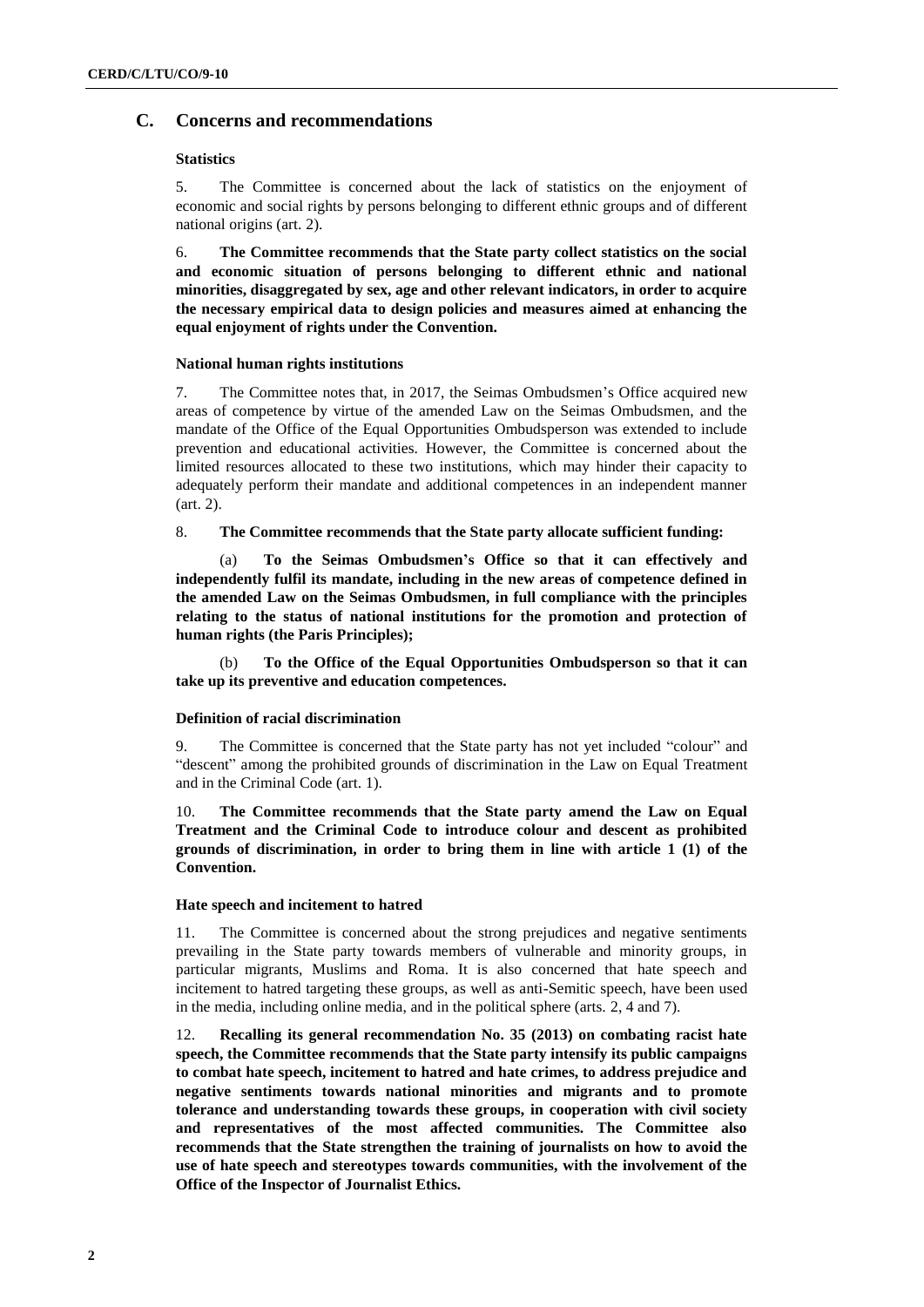#### **Prosecution of racially motivated crimes**

13. The Committee is concerned about the low level of reporting of hate speech and hate crimes in the State party and about the fact that these crimes are not always registered and investigated as such. It is also concerned about the lack of available data on pretrial investigations for hate speech and incitement to hatred involving politicians or the media. The Committee is further concerned that the data on cases relating to discrimination, hate speech and hate crimes, particularly cases relating to articles 169, 170, 171, 312, 129, 135 and 138 of the Criminal Code, are not disaggregated by prohibited grounds, hence limiting knowledge about the prevalence of these crimes in various spheres. In addition, the Committee notes with concern that, while efforts to train law enforcement and judicial officers have been made in the past few years, the number of professionals trained remains low (arts. 4 and 6).

14. **Recalling its general recommendation No. 35, the Committee recommends that the State party:**

(a) **Take measures to encourage and facilitate the reporting of hate speech and hate crimes, including by raising public awareness about access to legal aid and available legal remedies and ensuring that the perpetrators are adequately prosecuted and punished;**

(b) **Strengthen the capacity of law enforcement officers, prosecutors and judges to investigate and prosecute cases of hate crime and hate speech and to collect disaggregated data on these crimes, including by increasing the amount of training provided and the number of persons trained;**

(c) **Collect statistics on investigated cases of hate crime and incitement to hatred emanating from politicians and from the media, including on the Internet;**

Enhance the data-collection system in order to allow the collection of **data disaggregated by prohibited grounds in cases of discrimination, hate speech and hate crime.**

#### **Reparations for victims of racially motivated crimes**

15. The Committee is concerned that the current law on compensation for victims of violent crimes does not include the crimes defined in articles 169, 170 and 171 of the Criminal Code, hence excluding the victims of these crimes from reparation under the Fund for Victims of Crime (art. 6).

16. **Noting that the State party is in the process of amending its legislation relating to the compensation of victims of violent crimes to bring it in line with European Union requirements, the Committee recommends that the State party include compensation to victims of discrimination and incitement to hatred in accordance with articles 169, 170 and 171 of the Criminal Code and the draft amendment to the Law on the Compensation of Victims of Violent Crimes.**

#### **Situation of Roma**

17. While welcoming the adoption of the Action Plan for the Integration of Roma into Lithuanian Society 2015–2020 and noting several improvements in the socioeconomic situation of Roma, notably with regard to school attendance and housing, the Committee is concerned that Roma continue to suffer from social exclusion and are disproportionately affected by poverty. It is also concerned about (a) the persistently low proportion of Roma children and young people completing basic education and attending tertiary education; (b) the high unemployment rate among Roma, particularly Roma women; (c) the high proportion of Roma living in inadequate housing conditions, despite the successful efforts to resettle Roma families from the Kirtimai settlement; and (d) the lower than average rate of Roma covered by compulsory health insurance and their generally low access to health care. Moreover, the Committee notes with concern that infringements of the economic, social and cultural rights of Roma are exacerbated by stereotypes, prejudice and intolerance, leading to discrimination in the fields of employment, housing, health care and education (arts. 2, 5 and 7).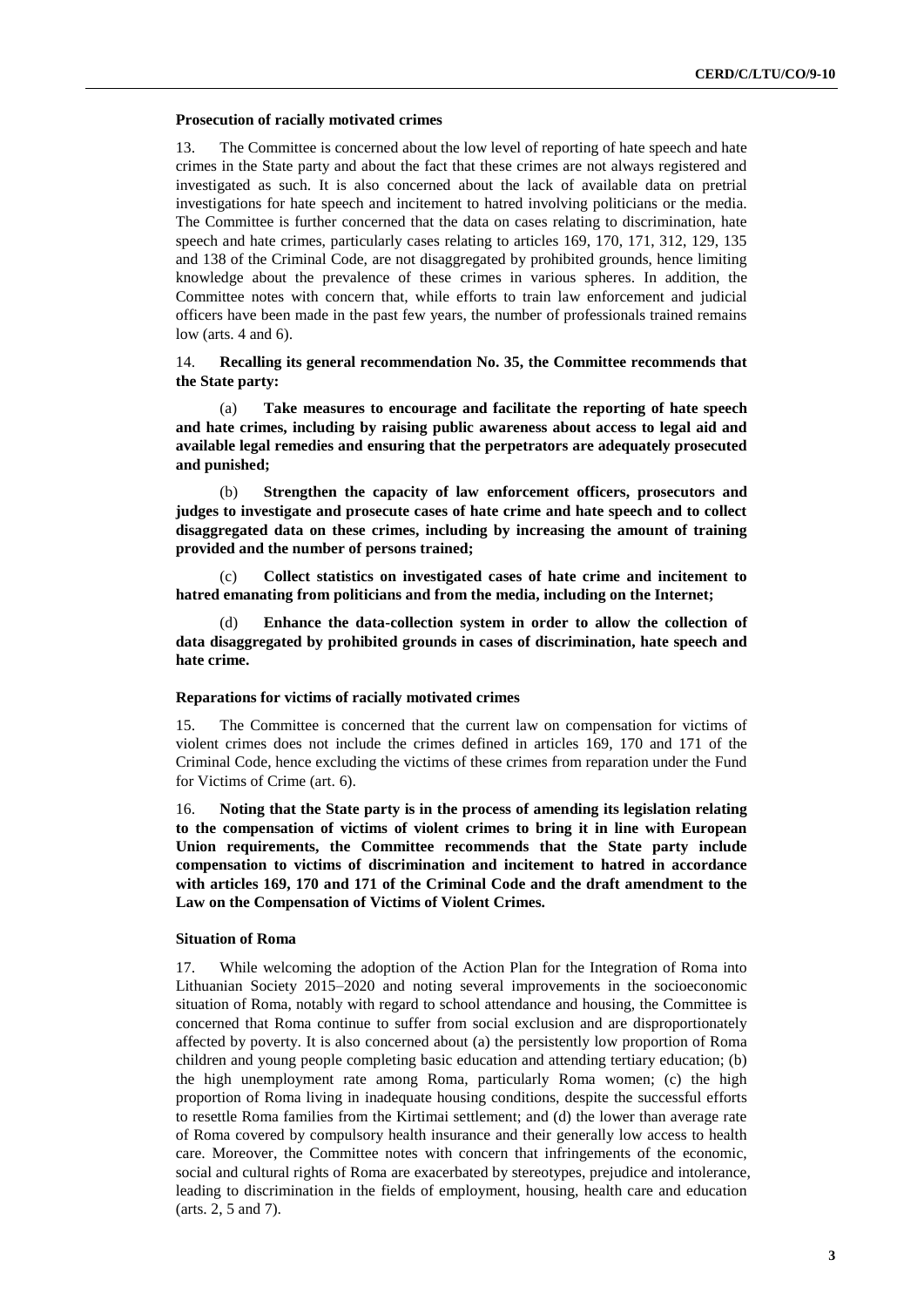18. **Recalling its general recommendation No. 27 (2000) on discrimination against Roma, the Committee recommends that the State party intensify its efforts towards the integration of Roma into society within the framework of the Action Plan for the Integration of Roma into Lithuanian Society 2015–2020. In particular, the Committee recommends that the State party guarantee that sufficient funding and human resources are allocated to the strategy and that it ensure a higher participation of the Roma community, in particular Roma women, in its implementation. Moreover, the Committee recommends that the State party:**

(a) **Actively combat discrimination against Roma in all spheres, in particular employment and housing, and ensure that Roma victims of discrimination have access to adequate remedies. With a view to combating stereotypes and prejudices towards Roma people, the Committee recommends that the State party provide training on Roma issues to law enforcement and judicial officers and to journalists. The Committee also recommends that the State party conduct awarenessraising campaigns to promote Roma culture and combat stereotypes and prejudices against Roma people;**

(b) **Pursue its efforts to promote the enrolment of Roma children in preschool education and to support Roma children and young people in their completion of compulsory education and in their access to tertiary education, including with language and social skills support. It also recommends that the State party provide young Roma boys and girls with vocational training opportunities adapted to the needs of the employment market. In addition, the Committee recommends that the State party conduct awareness-raising campaigns on the importance of education targeted at Roma children and young people and their families;**

(c) **Continue its efforts to facilitate the access of Roma to adequate housing, including access to social housing and subsidies for home rental, and complete the resettlement of the Roma households that have been living in the Kirtimai settlement. It also recommends that the State party strengthen coordination mechanisms in order to ensure that no house is demolished unless alternative housing or monetary compensation has been provided to the inhabitants;**

(d) **Increase its efforts to ensure that Roma, particularly Roma women, have access to adequate health care, including by conducting targeted awareness-raising campaigns with information about available health services and the requirements for compulsory health insurance coverage.**

#### **Law on national minorities**

19. While understanding the complexity of the issues relating to national minorities and the need for an inclusive and comprehensive dialogue on the matter, the Committee regrets that, despite the high number of national minorities in the State party and the drafting of several legislative proposals since the expiration of the previous law in 2010, there is still no comprehensive legislative framework guaranteeing the rights of national minorities in the State party (art. 2).

20. **With a view to guaranteeing the protection of the rights of all national minorities, the Committee recommends that the State party accelerate the drafting and adoption of a comprehensive law on national minorities. It also recommends that the State party ensure that representatives of the different national minorities are consulted in the course of the drafting process.**

#### **Asylum seekers**

21. The Committee is concerned about reports that asylum seekers have been denied entry to the State party's territory or denied access to asylum procedures, including the services of a lawyer. It is also concerned that the capacity of reception centres in the State party remains insufficient to provide adequate housing to newly arrived asylum seekers, in particular families with children. In addition, the Committee is concerned that the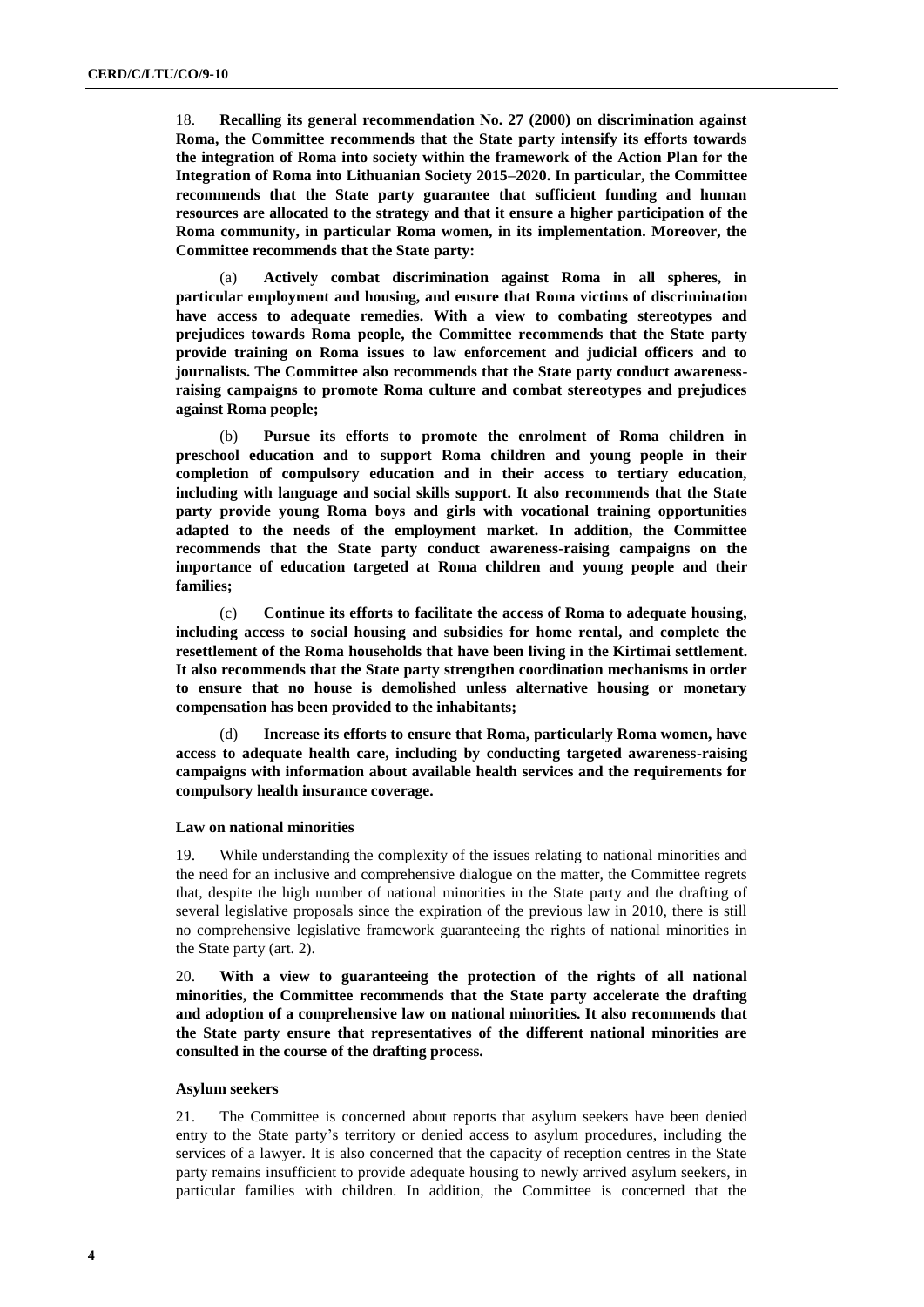vulnerabilities or special needs of applicants are not systematically taken into account and that no safe spaces for women and girls are provided (arts. 2 and 5).

#### 22. **The Committee recommends that the State party:**

(a) **Ensure that border guards allow persons seeking asylum to enter its territory, register them, promptly refer them to asylum authorities and grant them access to a lawyer if they so request;**

(b) **Conduct effective and impartial investigations into reported cases of asylum seekers who have been denied entry to the State party's territory or denied access to asylum procedures, including the services of a lawyer;**

(c) **Continue to expand the capacity of reception centres and the development of community-based accommodation for asylum seekers;**

**Systematically ensure that the housing solutions offered to asylum seekers correspond to their specific needs, that the vulnerabilities of each resident are assessed, with special attention given to unaccompanied and separated minors and to victims of torture and of gender-based violence, and that safe spaces for women and girls are put in place in each reception centre.**

#### **Integration of refugees and beneficiaries of subsidiary protection**

23. While welcoming the measures envisaged in the Action Plan for the Integration of Foreigners into Society 2018–2020, the Committee is concerned that refugees and beneficiaries of subsidiary protection still face difficulties fully integrating in society. The Committee is also concerned that beneficiaries of international protection continue to face prejudice and suffer from discrimination in access to housing, and that the amount of financial support provided to facilitate their integration substantially limits their housing options (arts. 2 and 5).

#### 24. **The Committee recommends that the State party:**

(a) **Guarantee that each refugee and beneficiary of subsidiary protection benefits from adequate integration measures, including in the fields of education, training and employment;** 

(b) **Further combat xenophobia and anti-migrant sentiments in the area of housing and ensure that cases of discrimination against these groups are adequately reported and addressed;**

(c) **Consider increasing the duration and amount of financial support for the integration of beneficiaries of international protection in order to facilitate their access to adequate housing.**

#### **Stateless persons**

25. The Committee is concerned about the drop in the number of stateless persons registered in the State party during the reporting period and about the presence of children among them. In particular, it is concerned that children born in the State party to parents who cannot pass their citizenship on to them need to go through a naturalization process in order to acquire Lithuanian citizenship. The Committee also notes with concern that only stateless persons with a residence permit are currently included in the statistics about statelessness (art. 2 and 5).

26. **The Committee recommends that the State party take concrete measures, including legislative measures, to reduce and prevent statelessness and to facilitate the naturalization procedure for stateless persons, particularly those born in Lithuania. The Committee also recommends that the State party improve its identification mechanism and data collection on stateless persons in order to include those without residence permits in the official statistics on statelessness.**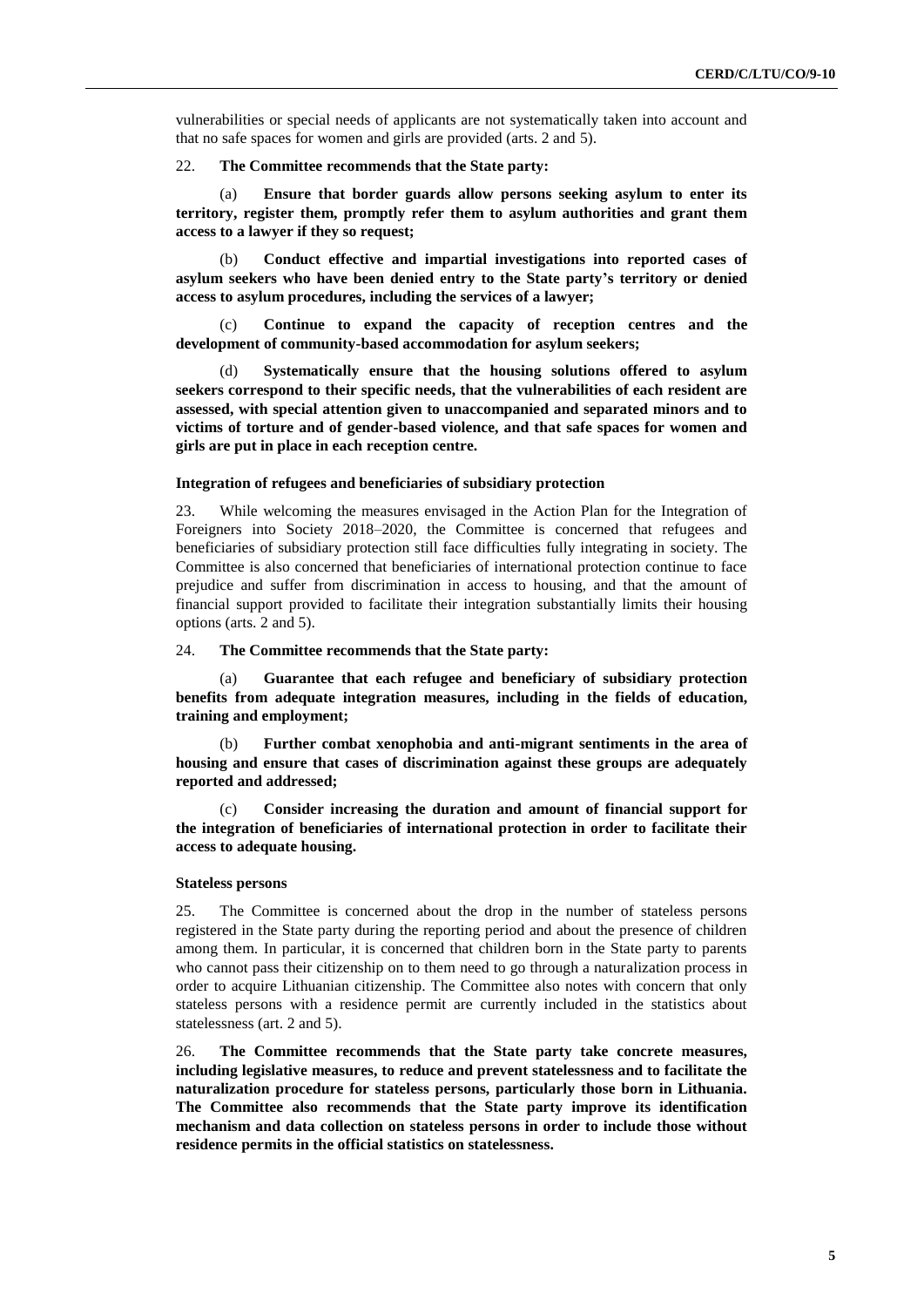#### **D. Other recommendations**

#### **Ratification of other treaties**

27. **Bearing in mind the indivisibility of all human rights, the Committee encourages the State party to consider ratifying those international human rights treaties that it has not yet ratified, in particular treaties with provisions that have direct relevance to communities that may be subjected to racial discrimination, including the International Convention on the Protection of the Rights of All Migrant Workers and Members of Their Families and the Domestic Workers Convention, 2011 (No. 189), of the International Labour Organization.** 

#### **Declaration under article 14 of the Convention**

28. **The Committee encourages the State party to make the optional declaration provided for in article 14 of the Convention recognizing the competence of the Committee to receive and consider individual communications.**

#### **Follow-up to the Durban Declaration and Programme of Action**

29. **In light of its general recommendation No. 33 (2009) on the follow-up to the Durban Review Conference, the Committee recommends that, when implementing the Convention in its domestic legal order, the State party give effect to the Durban Declaration and Programme of Action, adopted in September 2001 by the World Conference against Racism, Racial Discrimination, Xenophobia and Related Intolerance, taking into account the outcome document of the Durban Review Conference, held in Geneva in April 2009. The Committee requests that the State party include in its next periodic report specific information on action plans and other measures taken to implement the Durban Declaration and Programme of Action at the national level.** 

#### **International Decade for People of African Descent**

30. **In light of General Assembly resolution 68/237, in which the Assembly proclaimed 2015–2024 the International Decade for People of African Descent, and Assembly resolution 69/16 on the programme of activities for the implementation of the Decade, the Committee recommends that the State party pursue its efforts to implement a suitable programme of measures and policies. The Committee requests that the State party include in its next report precise information on the concrete measures adopted in that framework, taking into account its general recommendation No. 34 (2011) on racial discrimination against people of African descent.** 

#### **Consultations with civil society**

31. **The Committee recommends that the State party continue consulting and increasing its dialogue with civil society organizations working in the area of human rights protection, in particular those working to combat racial discrimination, in connection with the preparation of the next periodic report and in follow-up to the present concluding observations.**

#### **Dissemination of information**

32. **The Committee recommends that the State party's reports be made readily available and accessible to the public at the time of their submission and that the concluding observations of the Committee with respect to those reports be similarly made available to all State bodies entrusted with the implementation of the Convention, including municipalities, and publicized on the website of the Ministry of Foreign Affairs in the official and other commonly used languages, as appropriate.**